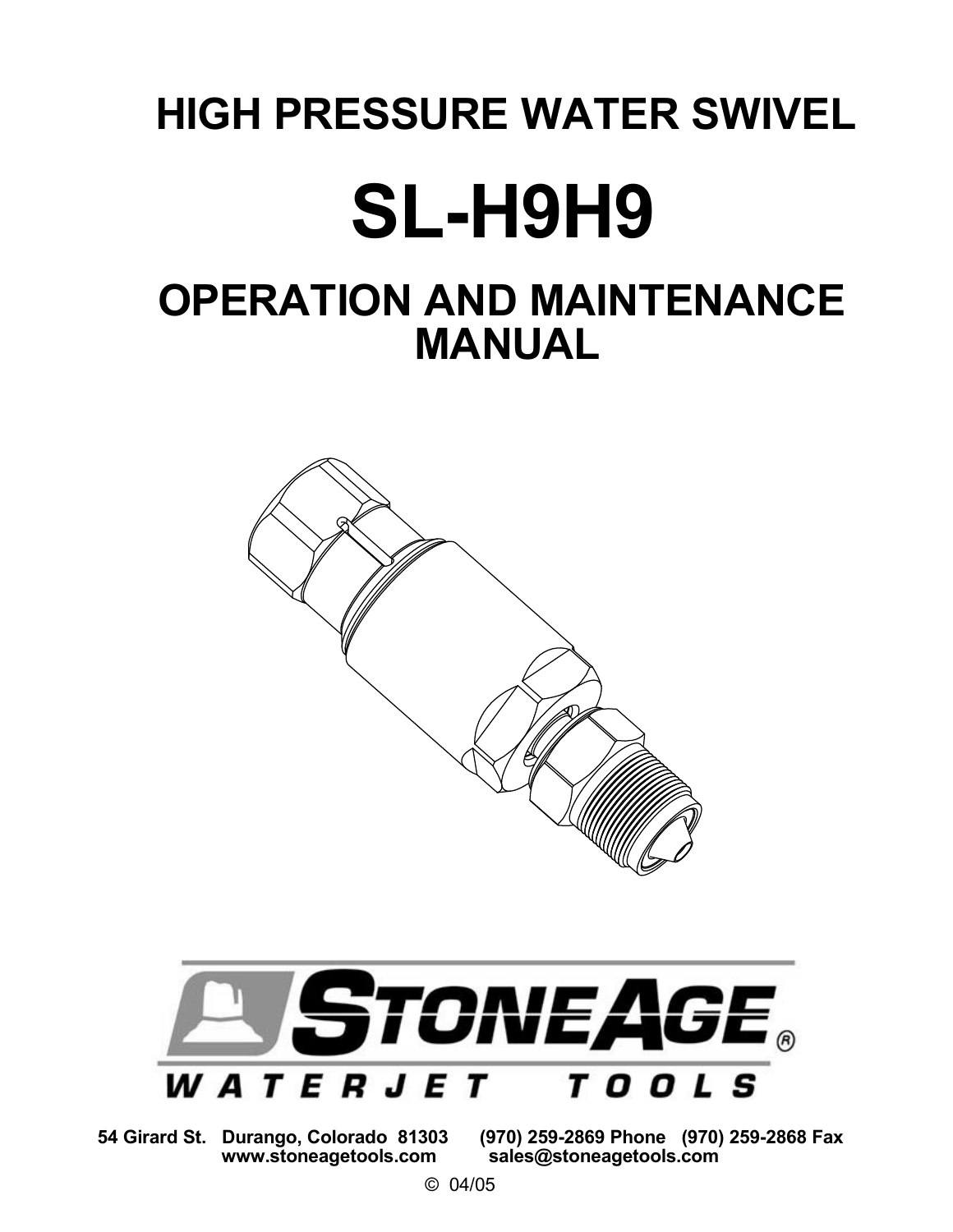## **TABLE OF CONTENTS**

- 1.0 INTRODUCTION
- 2.0 SAFETY WARNING
- 3.0 DESCRIPTION
- 4.0 PARTS LIST
- 5.0 ASSEMBLY DRAWING
- 6.0 MAINTENANCE
- 7.0 WARRANTY

## **1.0 INTRODUCTION**

This manual was prepared to provide the operator with the basic information needed to operate and service this equipment. The operating recommendations in the manual will ensure that you receive satisfactory performance. All operating personnel responsible for the care of this equipment should be familiar with the information in this manual.

If you have any questions or problems with this equipment, please contact the distributor you obtained the product from, or the manufacturer:

#### **StoneAge, Inc.**

54 Girard St. Durango, CO 81303 970-259-2869 Phone 970-259-2868 Fax www.stoneagetools.com

## **2.0 SAFETY WARNING**

Operations with this equipment can be potentially dangerous if caution is not exercised prior to and during tool use. Please read and follow all of these instructions, in addition to the guidelines in the WJTA Recommended Practices handbook.

- 2.1 Only competent and trained persons should operate this equipment.
- 2.2 Do not exceed the maximum operating pressure specified for any component in a system.
- 2.3 This equipment should always be used with an operator controlled dump mechanism to release the high pressure water.
- 2.4 The immediate work area should be marked off to keep out untrained persons.
- 2.5 All personnel in the area should wear eye and hearing protection, as well as other protective clothing in accordance with specific conditions.
- 2.6 Inspect the equipment for visible signs of deterioration, damage, or improper assembly. Do not operate until repaired. Make sure all threaded connections are tight and leak free.
- 2.7 Check to see that all control functions work properly before going to high pressure.
- 2.8 If it is necessary to have a person work near the cleaning jets, then it is this person who should have direct control of the pressure dump mechanism.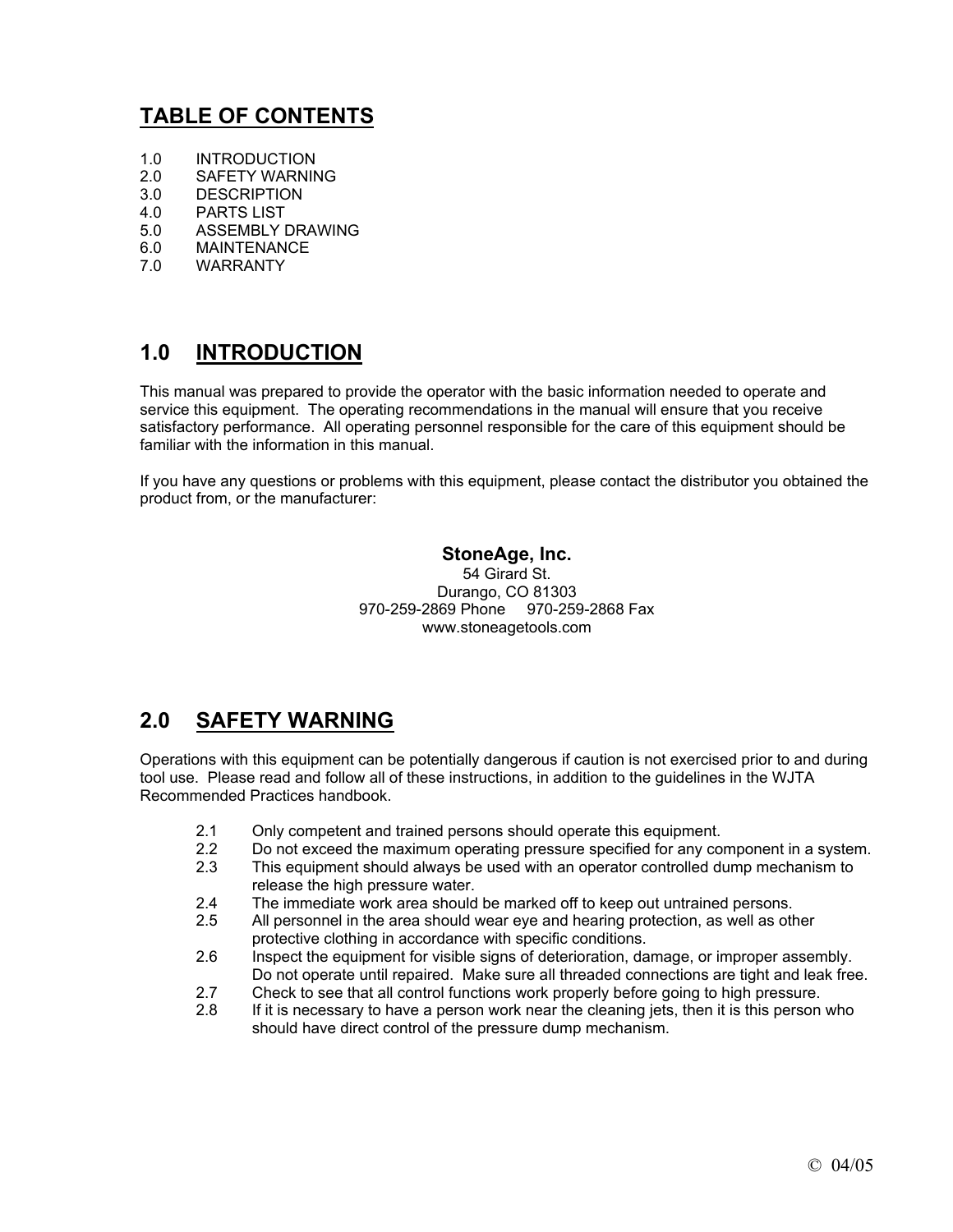## **3.0 DESCRIPTION**

The **SL-H9H9** swivel was designed to be a versatile, compact union for use in conveying high pressure fluid from a stationary line to a rotating or twisting assembly. Due to the unique seal design, the torque necessary to rotate the swivel is relatively small, even at high pressures. This swivel should not be used as a self-rotating tool (rotated by waterjet thrust) as it does not have any type of speed control.

The SL-H9H9 has a straight flow through design with a leak free high pressure seal, so no pump power is wasted. The high pressure seal can be expected to last a minimum of 40 to 60 hours, and is simple to replace. The tool can be used at operating pressures from 5000 to 40,000 psi and flow rates from 4 to 12 gpm. The tool has a **9/16 high pressure autoclave** female inlet, a **9/16 high pressure autoclave** male outlet. It is recommended that the swivel be installed such that flow is from the female inlet to the male outlet. Flow in this direction will result in maximum seal life.

## **4.0 PARTS LIST**

| Part#           | <b>Description</b>            |   |
|-----------------|-------------------------------|---|
| AF 071-H9       | Collar                        |   |
| AF 072-H9       | <b>Gland Nut &amp; Collet</b> |   |
| BC 009          | Bearing                       |   |
| <b>BC 120-C</b> | Seal Holder                   |   |
| <b>BC 122</b>   | <b>Inlet Seat</b>             |   |
| <b>BC 123</b>   | O-Ring                        | 1 |
| <b>BC 318</b>   | Washer                        |   |
| FT 011-UH       | Carbide Seat                  |   |
| FT 012-TO       | <b>High Pressure Seal</b>     |   |
| GO 302          | <b>Inlet Nut</b>              |   |
| MT 010          | <b>Shaft Seal</b>             | 1 |
| RJ 007          | Bearing                       | 2 |
| RJ 029          | <b>Shaft Seal</b>             | 1 |
| <b>SL 003</b>   | Body                          |   |
| <b>SL 401</b>   | Shaft                         |   |
| <b>SL 404</b>   | Spacer                        |   |

#### **Also available separately:**

| AF 073-H9        | Coupling     | (H9-H9 Coupling)                            |
|------------------|--------------|---------------------------------------------|
| <b>BC 602-UH</b> | Seal Kit     | (Includes parts needed for one seal change) |
| SL 610-H         | Overhaul Kit | (Includes parts needed for tool rebuild)    |
| GO 612           | Tool Kit l   | (Includes tools to aid assembly)            |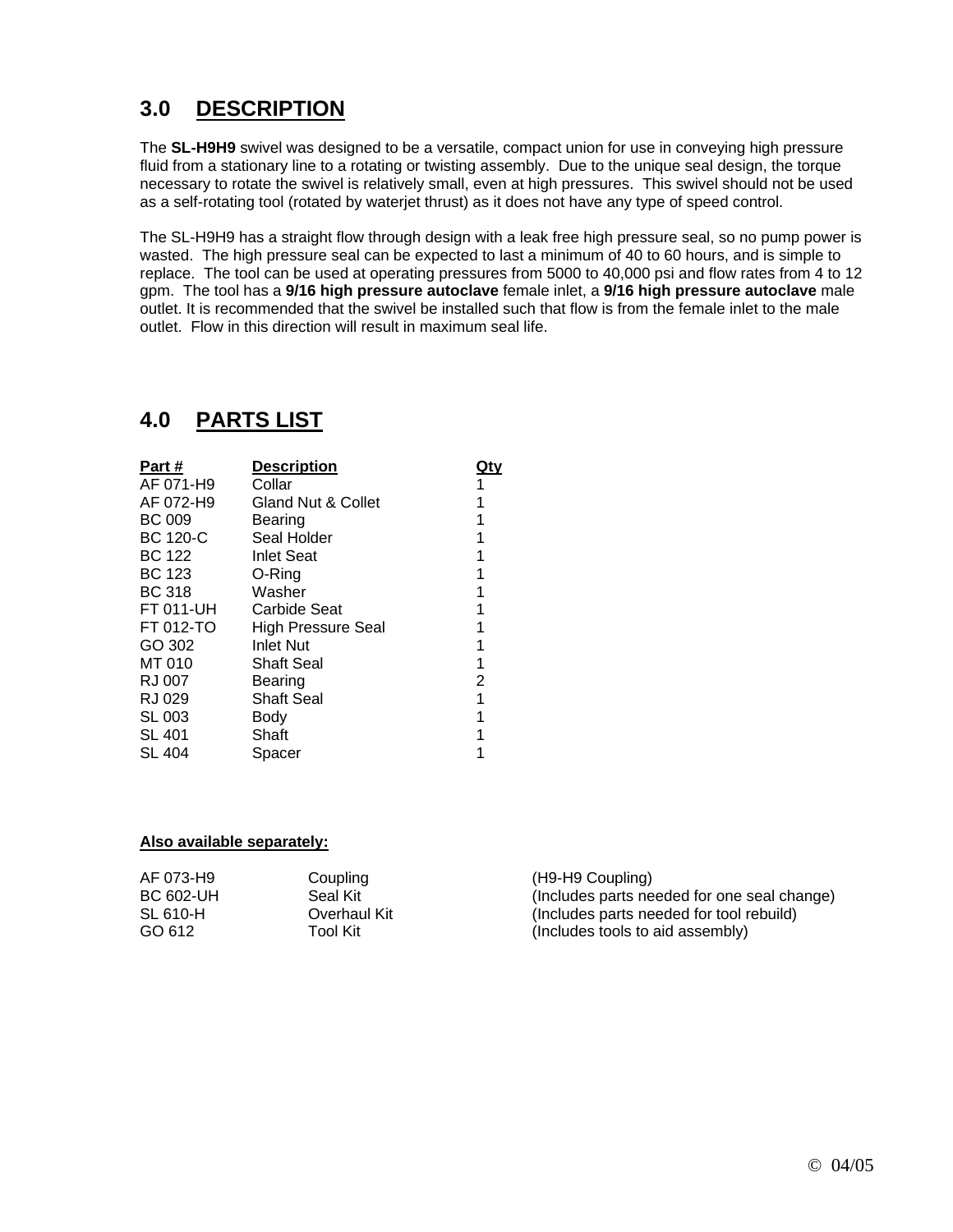### SL-H9H9 EXPLODED ASSEMBLY DRAWING



WATERJET TOOLS 05/06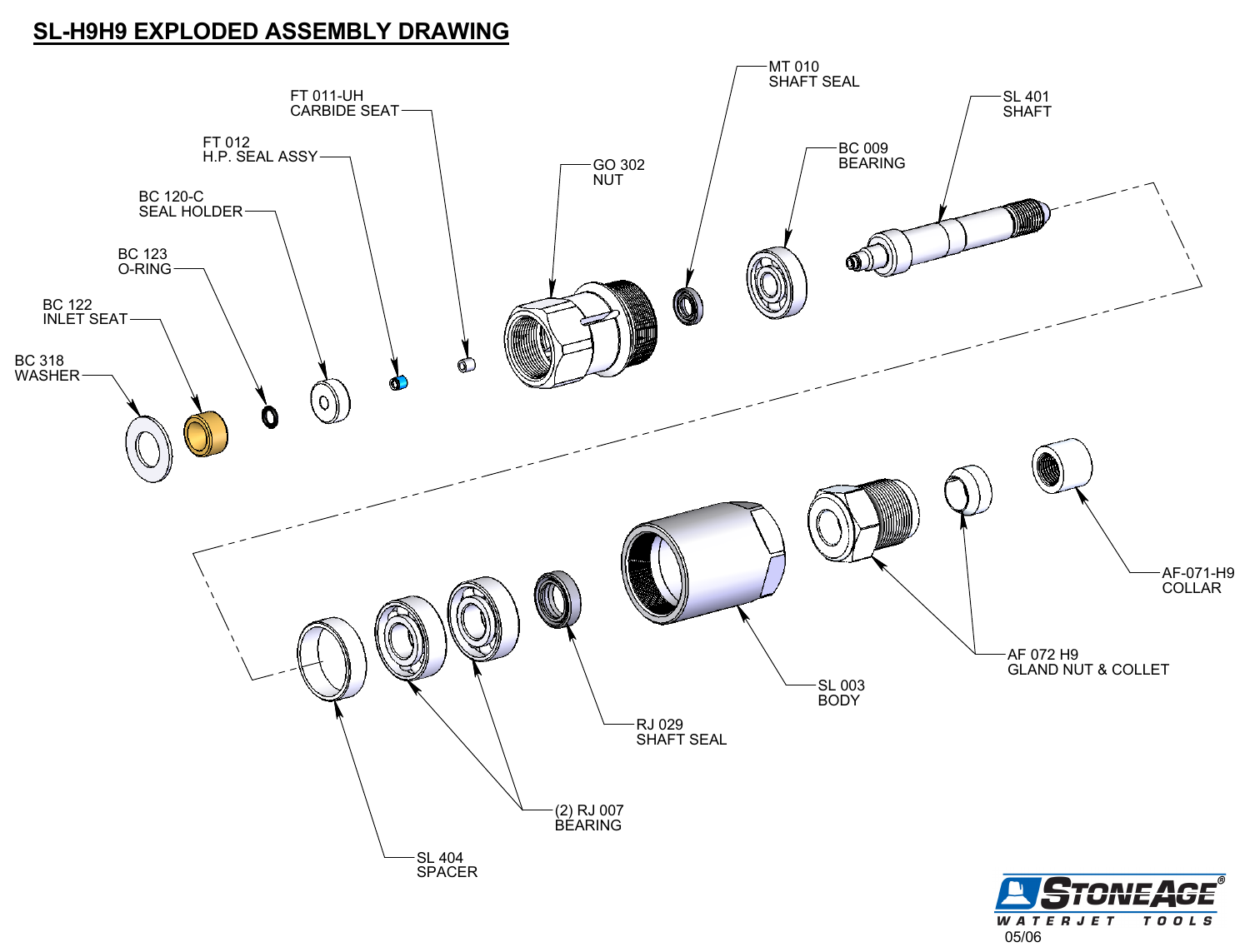## 6.0 SL-H9H9 HIGH PRESSURE SEAL MAINTENANCE



To replace the high pressure seal:

1. Remove the Washer (BC 318) from inlet port. It is easiest to push it upward from the top of the slot.

2. Use two picks inserted thru the slots to pry the Seal Holder (BC 120-C) and Inlet Seat(BC 122) up and out of the Nut.

3. Remove the H.P. Seal (FT 012) and Carbide Seat (FT 011-UH). Inspect the Seal Holder for grooves. If it is badly grooved on one end, it can be flipped over or replaced.

4. Inspect Carbide Seat (FT 011-UH) for chips or erosion. Replace if damaged. Inspect end of shaft for dings.

5. Check that O-Ring (BC 123) is in groove of Inlet Seat (BC 122). Place Seal Holder (BC 120-C) on top of Inlet Seat (against the side with the O-Ring).

6. Apply grease to a new H.P. Seal and install in Seal Holder. The end with the O-Ring and metal cone faces away from the Carbide Seat. Apply grease to the face of the Carbide Seat and install against H.P. Seal.

7. Balance the Inlet Seat and Seal Holder on fingertip; turn swivel upside down (H9 Coupling up) and slide the Inlet Seat and Seal Holder into the Nut. Make certain that the Carbide Seat stays in Seal Holder.

8. Turn the swivel inlet end up; the Inlet Seat and Seal Holder should be far enough into Nut to install the Washer (BC 318) into the groove below the inlet threads.



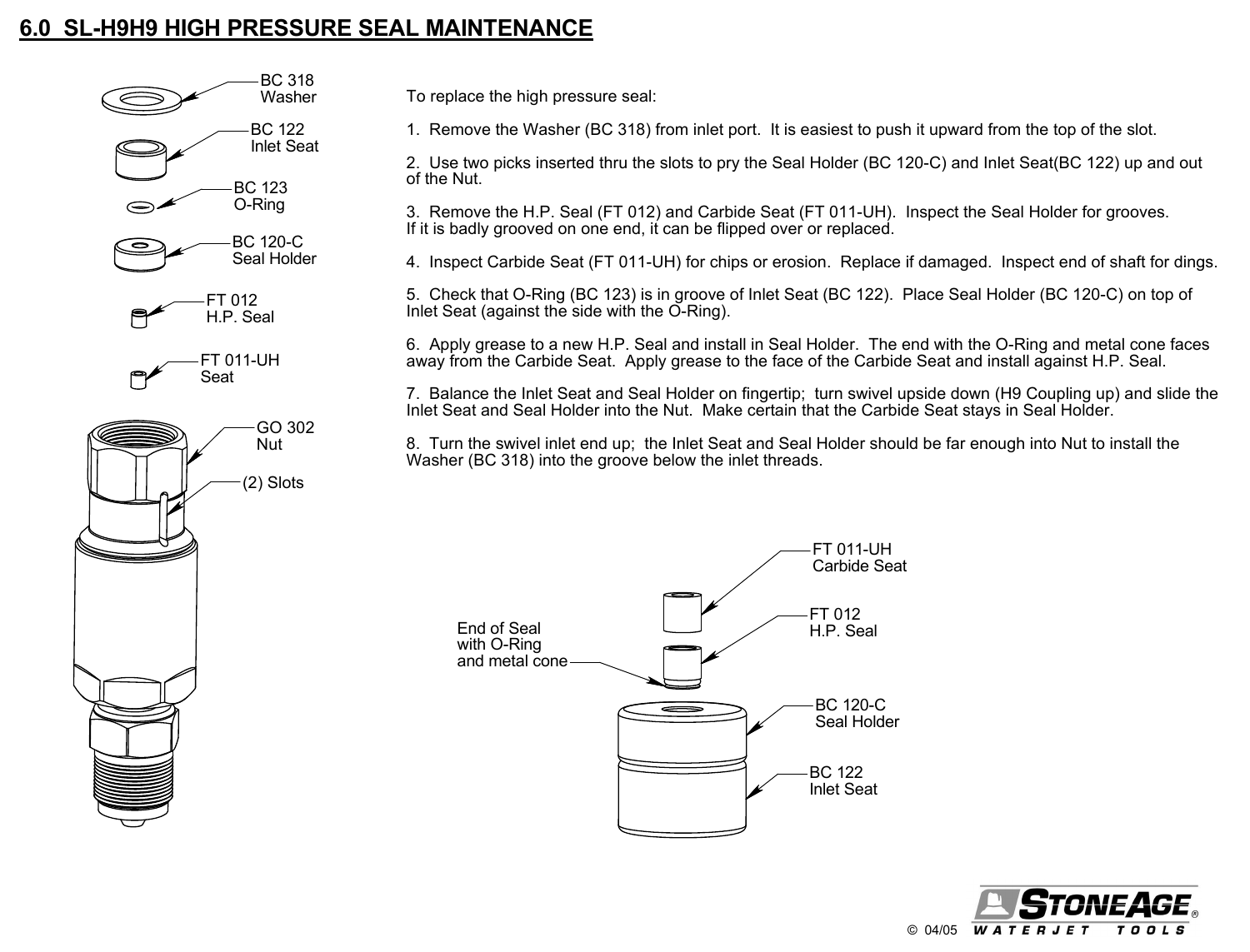## 6.1 SL-H9H9 DISASSEMBLY INSTRUCTIONS

1. Remove the Washer (BC 318) from the inlet port of the Nut. Pry out the Seal Holder (BC 120-C) and Inlet Seat (BC 122) as explained in Section 6.0.

2. Unscrew the Nut (GO 302) from the Body (SL 003).





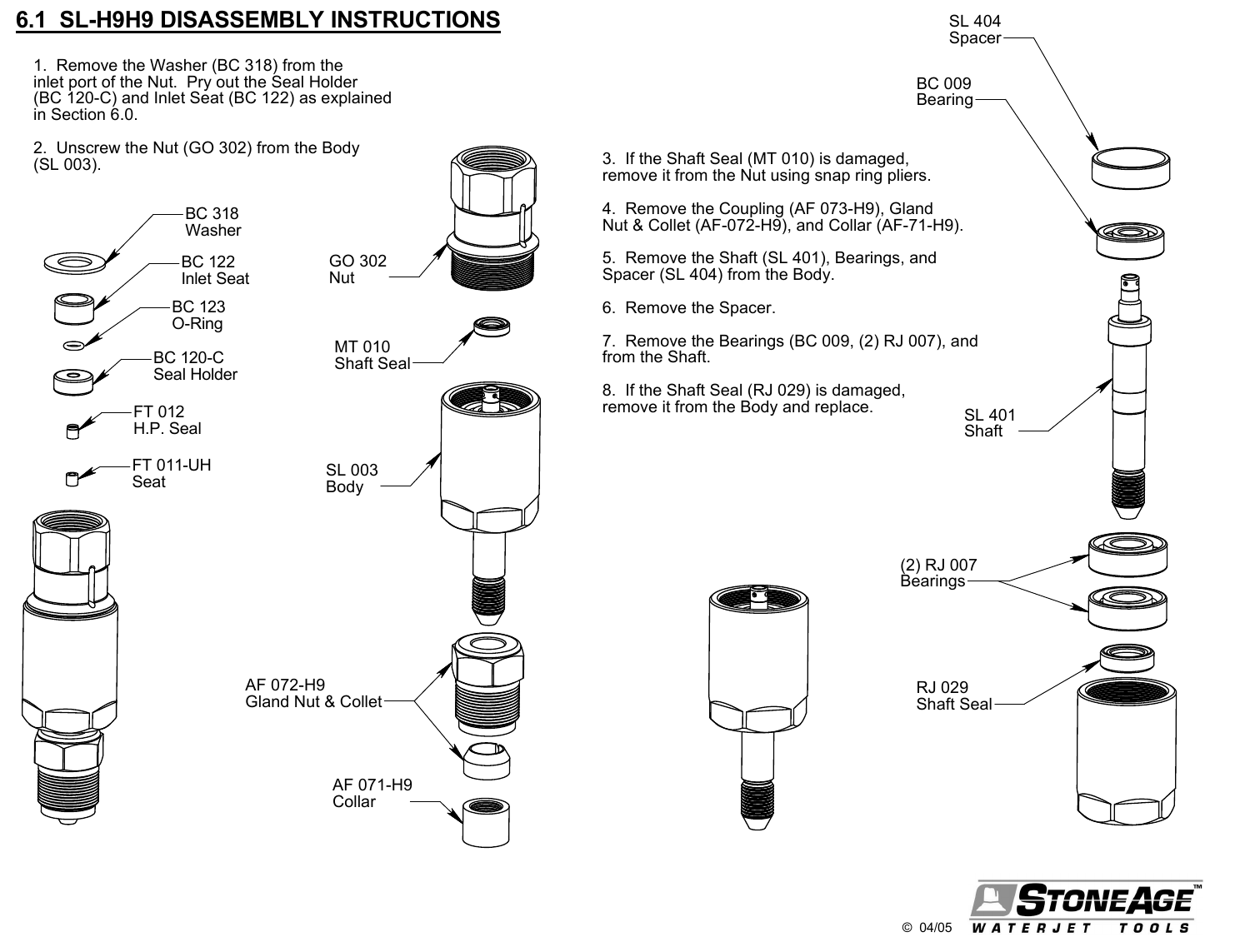## 6.2 SL-H9H9 ASSEMBLY INSTRUCTIONS

 1. If Shaft Seal (RJ 029) was damaged or removed, replace with a new one. Install in the Body (SL 003) with lip facing up as shown. Apply grease or Armour All to lip of seal.

2. Install Bearing (BC 009) on small end of the Shaft (SL 401). Grease pack bearing.

and need to be installed as shown. Grease pack bearings. 3. Install Bearings (2 X RJ 007) on Shaft (SL 401). These bearings are angular contact



GO 302

8. Install the Gland Nut & Collet (AF-072-H9), Collar (AF-71-H9), and Coupling (AF 073-H9).

9. Install the high pressure seal components as shown in section 6.0